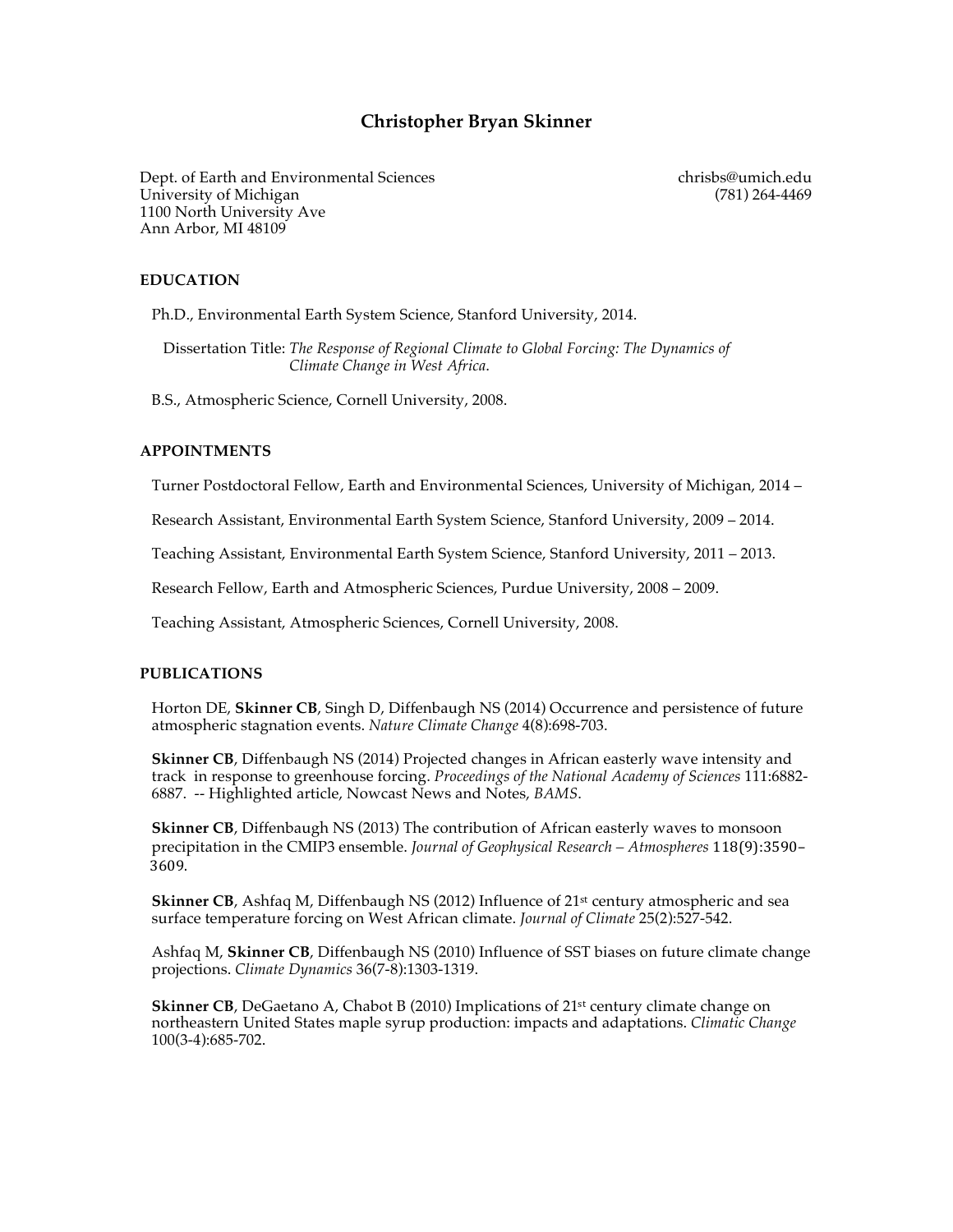## **PRESENTATIONS**

### Oral Presentations

 **Skinner CB**, Response of regional climate to global forcing: The role of synoptic-scale weather systems in shaping climate change over West Africa, Turner Lecture Series, Earth and Environmental Sciences, University of Michigan, Feb 19, 2014, Ann Arbor, MI.

**Skinner CB**, Simulating African easterly waves in general circulation models, Atmosphere/Energy Program Seminar, Department of Civil and Environmental Engineering, Stanford University, Oct 15, 2013, Stanford, CA.

 **Skinner CB**, Diffenbaugh NS, African easterly waves in CMIP5: Response to enhanced radiative forcing and implications for Atlantic tropical cyclone activity, 4th International Summit on Hurricanes and Climate Change, June 13-18, 2013, Kos, Greece.

 **Skinner CB**, Ashfaq M, Diffenbaugh NS, The influence of convective and land surface processes on the variability of the West African Monsoon, 2010 AGU Fall Meeting, Dec 13-17, 2010, San Francisco, California.

#### Poster Presentations

 **Skinner CB**, Poulsen CJ, The role of regional atmospheric circulation changes in shaping climate reorganization in Africa, 2014 AGU Fall Meeting, Dec 15-19, 2014, San Francisco, California.

**Skinner CB**, Diffenbaugh NS, The impact of projected changes in monsoon season circulation and African easterly waves on Saharan dust transport, 2013 AGU Fall Meeting, Dec 9-13, 2013, San Francisco, California.

 **Skinner CB**, Diffenbaugh NS, African easterly waves in CMIP5: future changes for West African precipitation and Atlantic tropical cyclone activity, 2012 AGU Fall Meeting, Dec 3-7, 2012, San Francisco, California.

 **Skinner CB**, Diffenbaugh NS, The response of African easterly waves and associated precipitation to enhanced radiative forcing, 2011 AGU Fall Meeting, Dec 5-9, 2011, San Francisco, California.

 **Skinner CB**, Ashfaq M, Diffenbaugh NS, High resolution climate modeling: a case study of West African summer climate, Department of Energy Office of Biological and Environmental Research Climate and Earth System Modeling PI Meeting, Sept 19-22, 2011, Washington, D.C.

 **Skinner CB**, Ashfaq M, Diffenbaugh NS, The response of African easterly waves and associated precipitation to enhanced radiative forcing, African Weather and Climate Colloquium, July 25 – Aug 5, Boulder, Colorado.

 **Skinner CB**, Ashfaq M, Diffenbaugh NS, The influence of convective and land surface processes on the West African Monsoon, 2011 Berkley Atmospheric Sciences Center Symposium, Feb 11, 2011, Berkley, California.

 **Skinner CB**, Ashfaq M, Diffenbaugh NS, A quantification of GHG and SST forcing in West African climate change, 2009 AGU Fall Meeting, Dec 14-18, 2009, San Francisco, California.

 **Skinner CB**, Ashfaq M, Diffenbaugh NS, A quantification of GHG and SST forcing in African climate change, 14<sup>th</sup> Annual CCSM Workshop, Jun 15-18, 2009, Breckenridge, Colorado.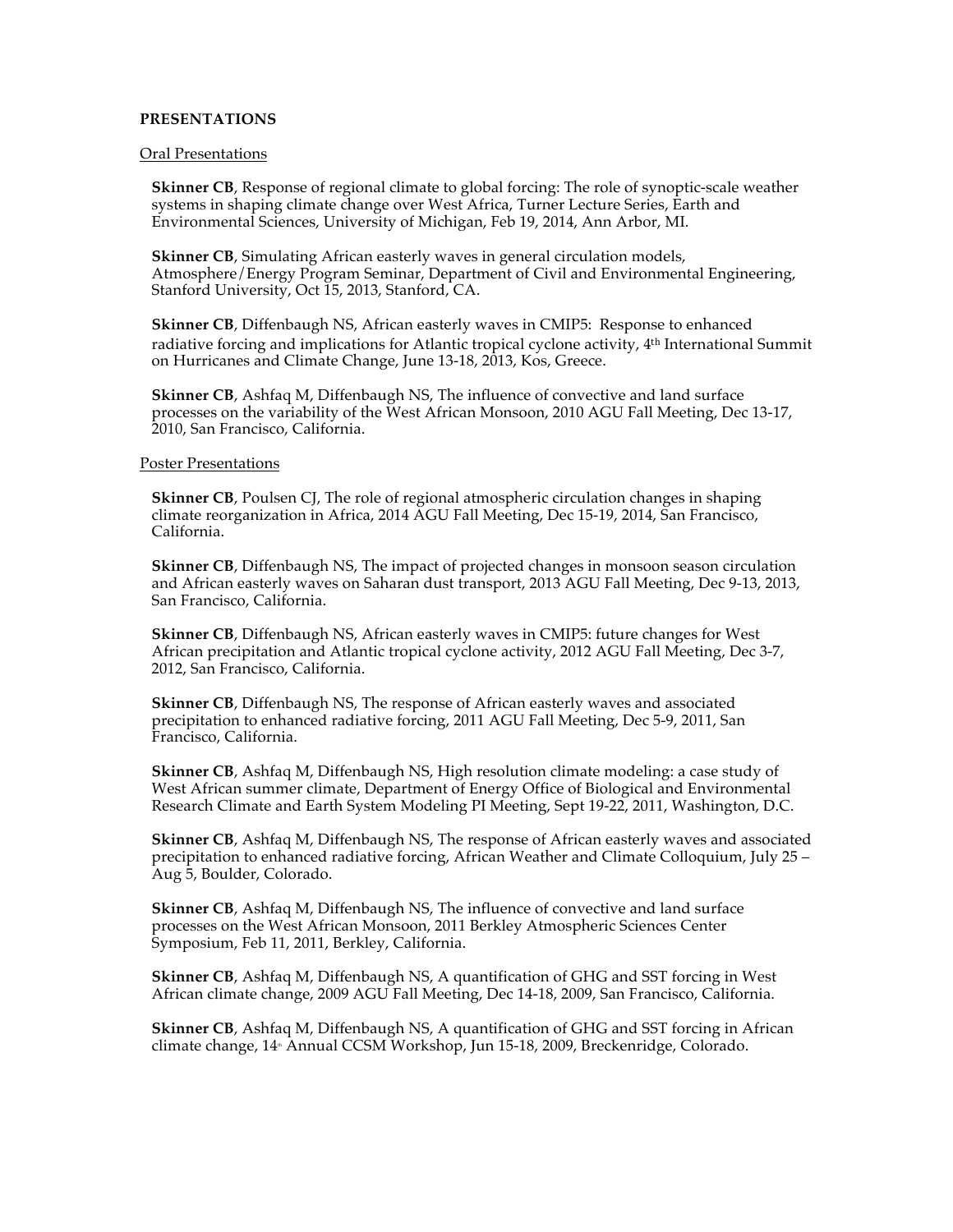### **AWARDS**

 Turner Postdoctoral Fellowship, Department of Earth and Environmental Sciences, University of Michigan, 2014 – 2016.

 Graduate Student Award for Scholarly and Research Achievement, Department of Environmental Earth System Science, Stanford University, 2013.

Student Travel Award, 4th International Summit on Hurricanes and Climate Change, 2013.

 First Prize, Poster Presentation, School of Earth Sciences Research Review, Stanford University, 2012.

Centennial Teaching Assistant Award, School of Earth Sciences, Stanford University, 2011.

Ross Fellowship, Purdue University, 2008.

### **TEACHING EXPERIENCE**

 Co-Advisor, Senior Honors Thesis, Alexander Thompson, Department of Earth and Environmental Sciences, University of Michigan, 2014 – 2015.

 Guest Lecturer, *Atmosphere, Ocean, and Climate Dynamics: The Atmospheric Circulation*, Department of Environmental Earth System Science, Stanford University, 2013 – 2014.

 Guest Lecturer, *Earth System Dynamics*, Department of Environmental Earth System Science, Stanford University, 2010 - 2014.

 Teaching Assistant, *Earth System Dynamics*, Department of Environmental Earth System Science, Stanford University, Spring Quarter 2013.

 Teaching Assistant, *Atmosphere, Ocean, and Climate Dynamics: The Atmospheric Circulation*, Department of Environmental Earth System Science, Stanford University, Winter Quarter 2011, Winter Quarter 2013.

 Teaching Assistant, *Climate and Global Warming*, Department of Atmospheric Sciences, Cornell University, Spring 2008.

## **WORK EXPERIENCE**

### *Northeast Regional Climate Center, Research Assistant*

 Utilized climate model output to investigate the impact of projected temperature changes on the Northeast United States maple syrup industry, 2007.

*Northeast Regional Climate Center, Official Weather Observer*

 Analyzed weather instrumentation and provided daily weather observations at the Game Farm Road Weather Station, Ithaca, NY, 2006 – 2007.

## **PROGRAMMING EXPERIENCE**

Matlab, Python, Fortran, NCL, R